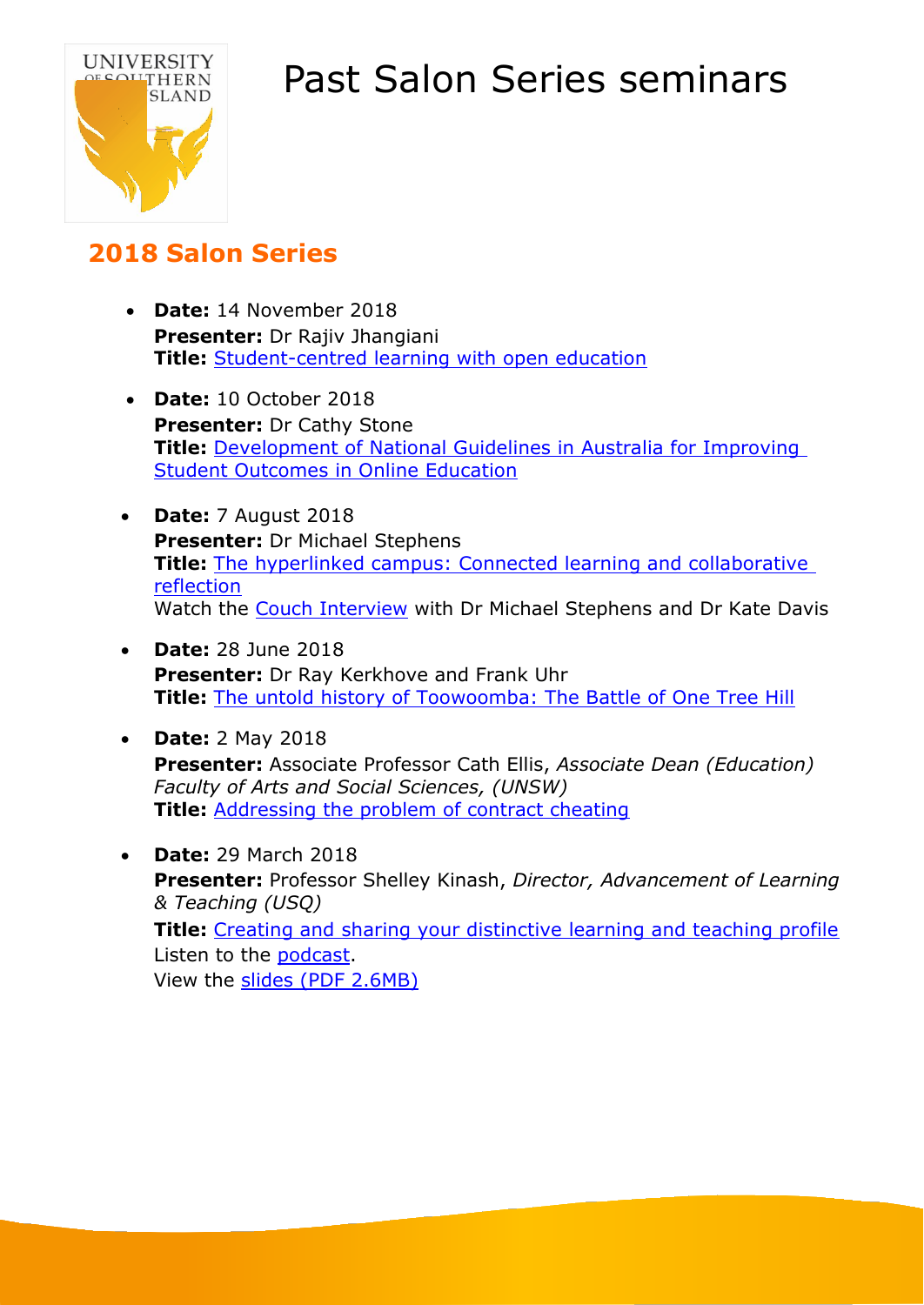

### **2017 Salon Series**

- **Date:** 15 November 2017 **Presenter:** David Ernst, *University of Minnesota; Educause* **Title:** Open [textbooks](https://www.youtube.com/watch?v=pFOeIh3yo7k&list=PLtw48XbzNMfJM5bMbyQ38YNjQryZ0FWBb&index=1) matter
- **Date:** 26 October 2017 **Presenter:** Professor Christine Bruce, *QUT* **Title:** [I](https://www.usq.edu.au/learning-teaching/USQSalon/2017/lodge)nformed [Learning:](https://www.usq.edu.au/learning-teaching/USQSalon/2017/lodge) a narration
- **Date:** 11 September 2017 **Presenter:** Dr Jason Lodge, *University of Melbourne* **Title:** What are we [discovering](https://www.youtube.com/watch?v=jC4pcaqosB0&list=PLtw48XbzNMfJM5bMbyQ38YNjQryZ0FWBb&index=4) about learning in the brain and can it [be](https://www.youtube.com/watch?v=jC4pcaqosB0&list=PLtw48XbzNMfJM5bMbyQ38YNjQryZ0FWBb&index=4) used [to enhance](https://www.youtube.com/watch?v=jC4pcaqosB0&list=PLtw48XbzNMfJM5bMbyQ38YNjQryZ0FWBb&index=4) teaching?
- **Date:** 3 August 2017 **Presenter:** Adjunct Professor Marta Cabral,*Columbia University's Teachers College* **Title:** [#Storynotgadget:](https://www.youtube.com/watch?v=U4LVexX7Wj4&list=PLtw48XbzNMfJM5bMbyQ38YNjQryZ0FWBb&index=5) materials, processes, and ownership in [artmaking](https://www.youtube.com/watch?v=U4LVexX7Wj4&list=PLtw48XbzNMfJM5bMbyQ38YNjQryZ0FWBb&index=5)
- **Date:** 18 July 2017 **Presenter:** Joyce Seitzinger, *Educational Technologies, Academic Tribe* **Title:** Leading the design of learning [experiences](https://www.youtube.com/watch?v=JotXNcTgARg&index=6&list=PLtw48XbzNMfJM5bMbyQ38YNjQryZ0FWBb)
- **Date:** 6 June 2017 **Presenter:** Matthew Pezzimenti, *CEO Conversion Kings P/L* **Title:** Turning [website visitors](https://www.youtube.com/watch?v=D13Z7gG2hZc&list=PLtw48XbzNMfJM5bMbyQ38YNjQryZ0FWBb&index=7) into customers - the science of CRO (Conversion Rate [Optimisation\)](https://www.youtube.com/watch?v=D13Z7gG2hZc&list=PLtw48XbzNMfJM5bMbyQ38YNjQryZ0FWBb&index=7)
- **Date:** 29 May 2017 **Panel discussion:** Richard Hil, Kristen Lyons and Jeremy Tager **Title:** Challenging [the Privatised](https://www.youtube.com/watch?v=vtfUfRn-Wqk&index=8&list=PLtw48XbzNMfJM5bMbyQ38YNjQryZ0FWBb) University: The Brisbane **[Declaration](https://www.youtube.com/watch?v=vtfUfRn-Wqk&index=8&list=PLtw48XbzNMfJM5bMbyQ38YNjQryZ0FWBb)**
- **Date:** 27 April 2017 **Presenter:** Professor Norman Vaughan **Title:** Teaching in Blended Learning [Environments:](https://www.youtube.com/watch?v=gT5mK78mcM0&list=PLtw48XbzNMfJM5bMbyQ38YNjQryZ0FWBb&index=10) Creating and Sustaining [Communities](https://www.youtube.com/watch?v=gT5mK78mcM0&list=PLtw48XbzNMfJM5bMbyQ38YNjQryZ0FWBb&index=10) of Inquiry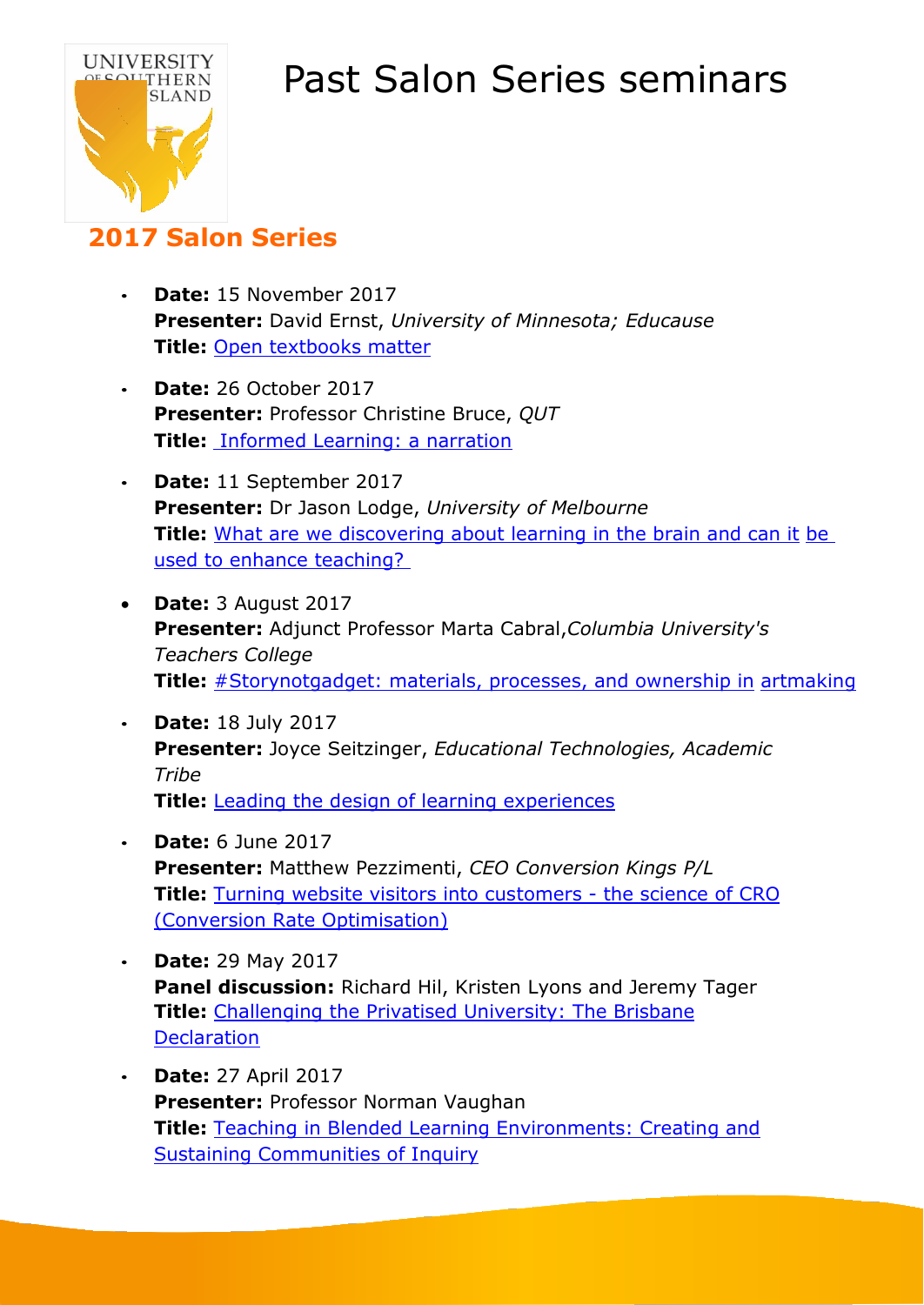

• **Date:** 8 March 2017 **Presenter:** Professor Karen Nelson (USC) **Title:** Engaging students [for success:](https://www.youtube.com/watch?v=85d05c30s94&list=PLtw48XbzNMfJM5bMbyQ38YNjQryZ0FWBb&index=13) individual and institutional [influences](https://www.youtube.com/watch?v=85d05c30s94&list=PLtw48XbzNMfJM5bMbyQ38YNjQryZ0FWBb&index=13)

### **2016 Salon Series**

• **8 November 2016:** USQ Toowoomba Campus Media Studio Y103 on online

**Presenter**: David Gunsberg

**Title:** Making [Simple Happen](https://www.youtube.com/watch?v=nDYrrlYRz2w&list=PLtw48XbzNMfJM5bMbyQ38YNjQryZ0FWBb&index=14) – The challenges and rewards of [creating](https://www.youtube.com/watch?v=nDYrrlYRz2w&list=PLtw48XbzNMfJM5bMbyQ38YNjQryZ0FWBb&index=14) compelling [customer experiences.](https://www.youtube.com/watch?v=nDYrrlYRz2w&list=PLtw48XbzNMfJM5bMbyQ38YNjQryZ0FWBb&index=14)

• **26 October 2016:** USQ Allison Dickson Theatre, Toowoomba Campus or online **Presenter:** Janelle Weissman (UN Women) Col Brad Orchard (Australian Defence Force) Professor Retha Weisner (USQ) and Dr Aastha Malhotra (USQ)

**Title: Empowering Women through Adversity Symposium**

- **5 October 2016 Presenter**: Associate Professor Adrian Jones **Title:** Why [do we ask](https://www.youtube.com/watch?v=cl68w2n9seg&index=15&list=PLtw48XbzNMfJM5bMbyQ38YNjQryZ0FWBb) students to write essays and how can we help them [better?](https://www.youtube.com/watch?v=cl68w2n9seg&index=15&list=PLtw48XbzNMfJM5bMbyQ38YNjQryZ0FWBb)
- **15 September 2016**

**Presenter:** Associate Professor Laurie Johnson, English and Cultural Studies, USQ **Title:** [Shakespeare 400:](https://www.youtube.com/watch?v=xXr8vkBn87o&index=16&list=PLtw48XbzNMfJM5bMbyQ38YNjQryZ0FWBb) Why does it matter and what is it good [for?](https://www.youtube.com/watch?v=xXr8vkBn87o&index=16&list=PLtw48XbzNMfJM5bMbyQ38YNjQryZ0FWBb)

- **18 August 2016: Presenter:** Karen Peterson, CEO National Girls [Collaborative](https://ngcproject.org/)
- [Project,](https://ngcproject.org/) USA **Title:** Collaboration – The key [to strengthening](https://www.youtube.com/watch?v=Ak9_wrTCkAM&list=PLtw48XbzNMfJM5bMbyQ38YNjQryZ0FWBb&index=17) the capacity of STEM programs to effectively reach and [serve underrepresented](https://www.youtube.com/watch?v=Ak9_wrTCkAM&list=PLtw48XbzNMfJM5bMbyQ38YNjQryZ0FWBb&index=17) girls in **STEM**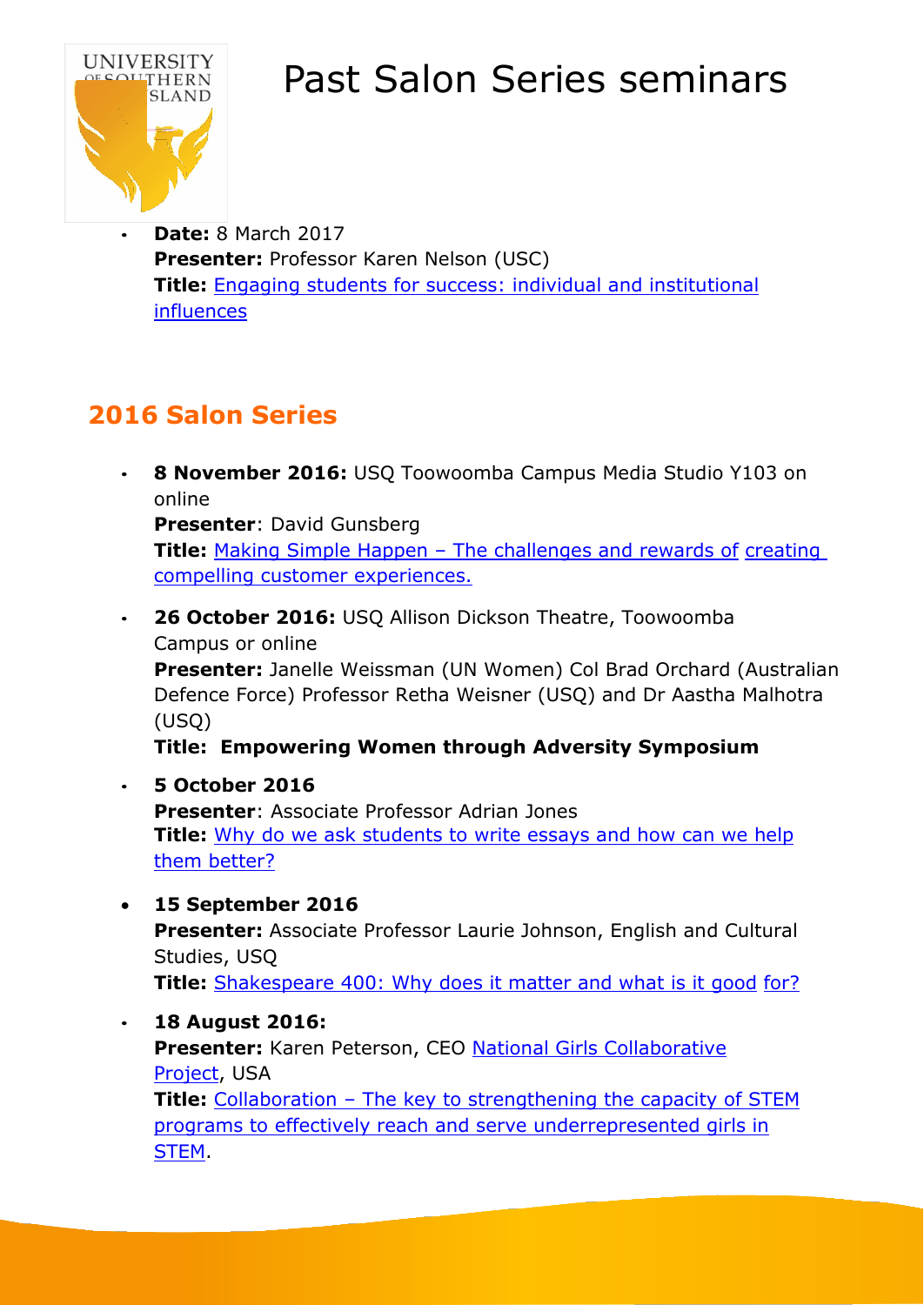

#### • **18 July 2016:**

Presenter: Associate Professor Steve Wheeler, [Learning](https://steve-wheeler.net/) [Technologies,](https://steve-wheeler.net/) Plymouth University, UK Title: Digital Learning Futures: [The future is](https://www.youtube.com/watch?v=_bq5A3puL0E&index=19&list=PLtw48XbzNMfJM5bMbyQ38YNjQryZ0FWBb) mobile, social, [personal.](https://www.youtube.com/watch?v=_bq5A3puL0E&index=19&list=PLtw48XbzNMfJM5bMbyQ38YNjQryZ0FWBb)

- **7 June 2016: Presenter:** Dr Matt Finch T**itle:** Our powers combined: Making [engagement count.](https://www.youtube.com/watch?v=5nZDVciqHKg&index=20&list=PLtw48XbzNMfJM5bMbyQ38YNjQryZ0FWBb)
- **17 May 2016: Presenter:** Dr Jenine Beekhuyzen, Adroit [Research](http://www.adroitresearch.com.au/who-we-are/our-team/) **Title:** Empowering the next generation of tech girl [superheroes.](https://www.youtube.com/watch?v=qvIENXsTTR8&list=PLtw48XbzNMfJM5bMbyQ38YNjQryZ0FWBb&index=23)
- **18 April 2016: Presenter:** Ms Liz McGettigan, Solus UK **Title:** Extraordinary places [make extraordinary](https://www.youtube.com/watch?v=HHJaJxDgY6c&index=24&list=PLtw48XbzNMfJM5bMbyQ38YNjQryZ0FWBb) people: creating the relevant 21st century Library [experience.](https://www.youtube.com/watch?v=HHJaJxDgY6c&index=24&list=PLtw48XbzNMfJM5bMbyQ38YNjQryZ0FWBb)

#### • **15 March 2016:**

**Presenter:** Venerable Master Chin Kung AM, Pure Land Learning College Association Inc.

**Title:** Education as a tool [for attaining](https://www.youtube.com/watch?v=i1snB_2nmtk&list=PLtw48XbzNMfJM5bMbyQ38YNjQryZ0FWBb&index=29) peace and happiness.

#### • **23 February 2016:**

**Presenter: Dr Hennie Esterhuizen** North-West University, South Africa

**Title:** Shifting to [technology-enhanced](https://www.youtube.com/watch?v=SD7o8fzq6Z8&index=26&list=PLtw48XbzNMfJM5bMbyQ38YNjQryZ0FWBb) learinng: South Africa's North-West [University's](https://www.youtube.com/watch?v=SD7o8fzq6Z8&index=26&list=PLtw48XbzNMfJM5bMbyQ38YNjQryZ0FWBb) continuing journey

### **2015 Salon Series**

- **Title:** Life on the outside: What happens when [prisoners](https://www.youtube.com/watch?v=u3cvTU1h8UY&index=35&list=PLtw48XbzNMfJM5bMbyQ38YNjQryZ0FWBb) leave [custody?](https://www.youtube.com/watch?v=u3cvTU1h8UY&index=35&list=PLtw48XbzNMfJM5bMbyQ38YNjQryZ0FWBb) **Presenter:** Dr Anne Pike *Researcher and consultant, Open University, UK*
- **Title:** Getting [student engineers](https://www.youtube.com/watch?v=be8X8-6D3rU&list=PLtw48XbzNMfJM5bMbyQ38YNjQryZ0FWBb&index=37) to think and practice like [professionals](https://www.youtube.com/watch?v=be8X8-6D3rU&list=PLtw48XbzNMfJM5bMbyQ38YNjQryZ0FWBb&index=37) ... is just [like pulling](https://www.youtube.com/watch?v=be8X8-6D3rU&list=PLtw48XbzNMfJM5bMbyQ38YNjQryZ0FWBb&index=37) teeth! **Presenter:** Dr Steven Goh *USQ School of Mechanical and Electrical Engineering*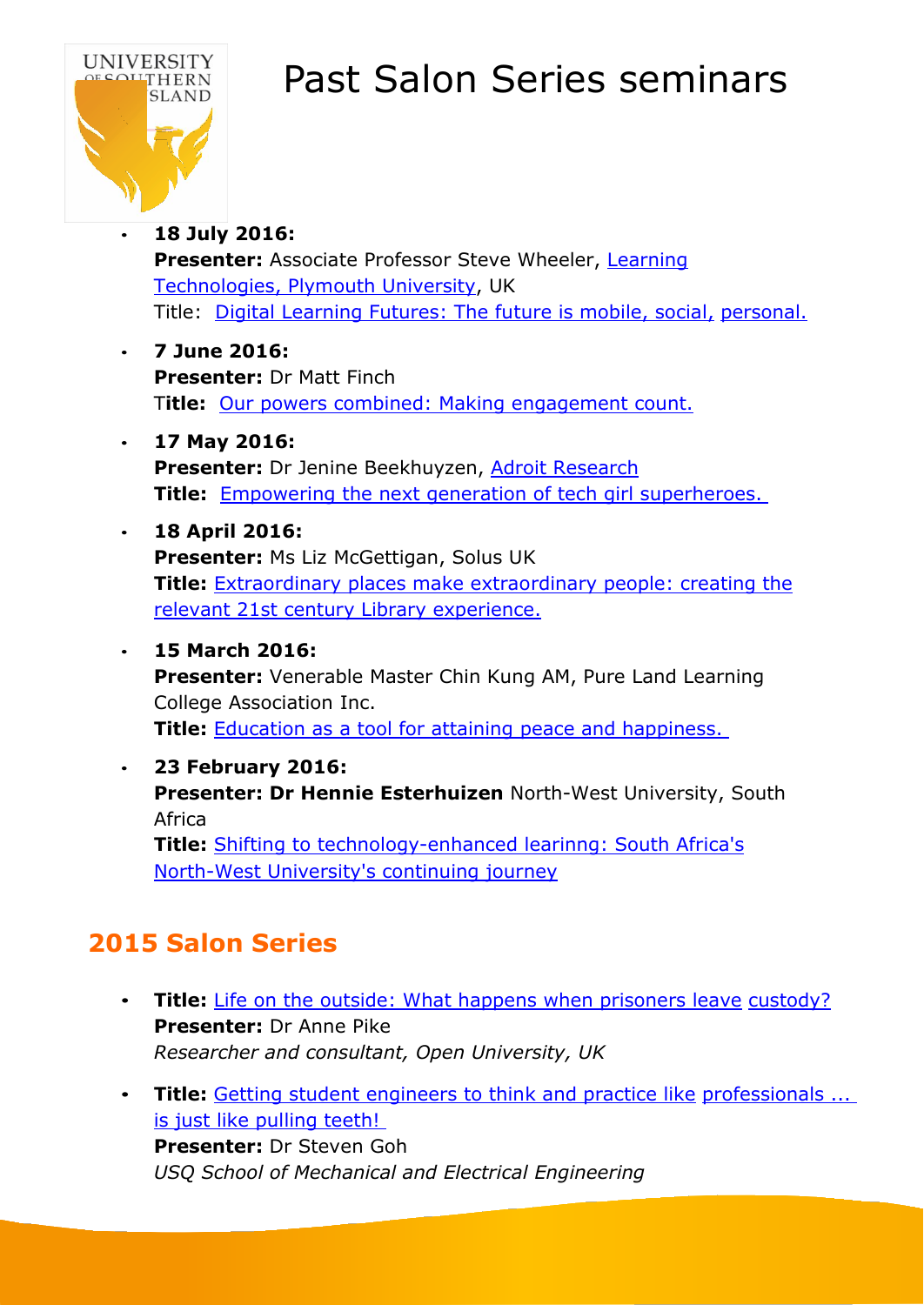

**Title:** [Disconnected](https://www.youtube.com/watch?v=dQ1YCarF1Zk&list=PLtw48XbzNMfJM5bMbyQ38YNjQryZ0FWBb&index=40) learning: when ubiquitous connectivity is not [ubiquitous](https://www.youtube.com/watch?v=dQ1YCarF1Zk&list=PLtw48XbzNMfJM5bMbyQ38YNjQryZ0FWBb&index=40)

**Presenter:** Associate Professor Helen Farley *Associate Professor (Digital Futures) Australian Digital Futures Institute, USQ*

**Title**: The role of Openness in creating [new futures](https://www.youtube.com/watch?v=2FJ9VWN6O6w&list=PLtw48XbzNMfJM5bMbyQ38YNjQryZ0FWBb&index=36) in higher [education](https://www.youtube.com/watch?v=2FJ9VWN6O6w&list=PLtw48XbzNMfJM5bMbyQ38YNjQryZ0FWBb&index=36) **Panel discussion:**

Mr Paul Stacey, *Associate Director of Global Learning, Creative Commons, Canada*. Mr Dave Lane, *Open Source Technologist, OER Foundation and President, New Zealand Open Source Society* Dr Carina Bossu, *Lecturer, Tasmanian Institute of Learning and Teaching* Mr Adrian Stagg, *eLearning Design, USQ* Ms Kate Judith, *Academic Communication, USQ* Mr Tim McCallum, *Technology Demonstrator Senior Project Officer, USQ*

**Title:** The changing nature of academic libraries and the [increasing](https://www.youtube.com/watch?v=Xl4-JabWL3I&list=PLtw48XbzNMfJM5bMbyQ38YNjQryZ0FWBb&index=38) [need](https://www.youtube.com/watch?v=Xl4-JabWL3I&list=PLtw48XbzNMfJM5bMbyQ38YNjQryZ0FWBb&index=38) to be [evidence-based](https://www.youtube.com/watch?v=Xl4-JabWL3I&list=PLtw48XbzNMfJM5bMbyQ38YNjQryZ0FWBb&index=38)

**Presenter**: Dr Denise Koufogiannakis *Collections and Acquisitions Coordinator at the University of Alberta Libraries in Edmonton, Alberta, Canada.* **Date:** 13 July 2015

**Title:** [Understanding](https://www.youtube.com/watch?v=YpjLKunwkgI&list=PLtw48XbzNMfJM5bMbyQ38YNjQryZ0FWBb&index=39) institutional adoption of learning analytics **Presenter:** Associate Professor Shane Dawson *(Acting) Director, Learning and Teaching (Academic Portfolio) Learning and Teaching Unit, University of South Australia* **Date:** 15 June 2015